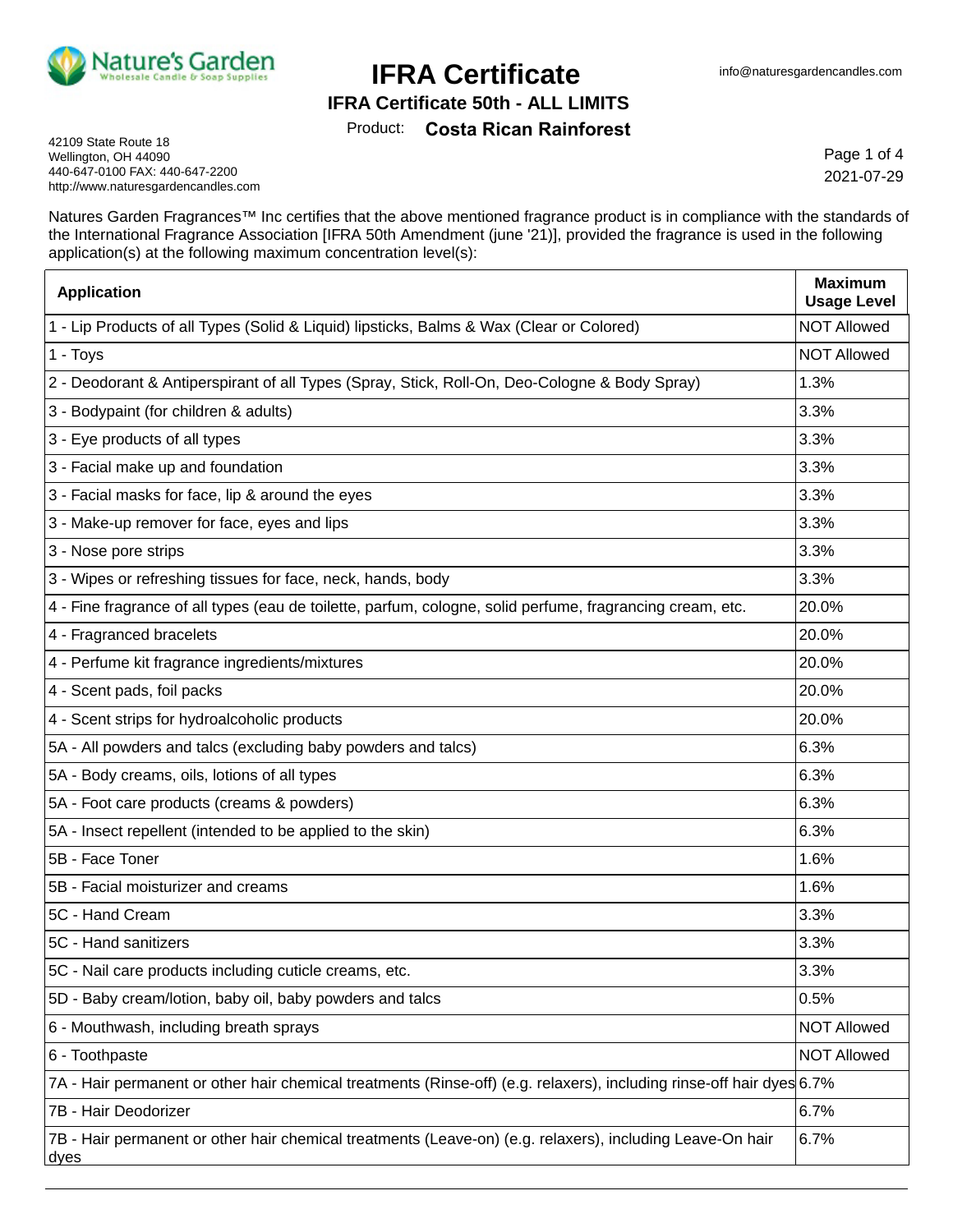

**IFRA Certificate 50th - ALL LIMITS**

Product: **Costa Rican Rainforest**

42109 State Route 18 Wellington, OH 44090 440-647-0100 FAX: 440-647-2200 http://www.naturesgardencandles.com

Page 2 of 4 2021-07-29

| <b>Application</b>                                                                                                                             | <b>Maximum</b><br><b>Usage Level</b> |
|------------------------------------------------------------------------------------------------------------------------------------------------|--------------------------------------|
| 7B - Hair sprays of all types (pumps, aerosol sprays, etc.)                                                                                    | 6.7%                                 |
| 7B - Hair styling aids Non-Sprays (mousse, gels, leave in conditioners)                                                                        | 6.7%                                 |
| 7B - Shampoo - Dry (waterless shampoo)                                                                                                         | 6.7%                                 |
| 8 - Baby Wipes                                                                                                                                 | 0.5%                                 |
| 8 - Intimate wipes                                                                                                                             | 0.5%                                 |
| 8 - Tampons                                                                                                                                    | 0.5%                                 |
| 8 - Toilet Paper (wet)                                                                                                                         | 0.5%                                 |
| 9 - All depilatories (including facial) and waxes for mechanical hair removal                                                                  | 21.9%                                |
| 9 - Baby wash, bath, shampoo                                                                                                                   | 21.9%                                |
| 9 - Bar Soap                                                                                                                                   | 21.9%                                |
| 9 - Bath gels, foams, mousses, salts, oils and other products added to bathwater                                                               | 21.9%                                |
| 9 - Body washes and shower gels of all types                                                                                                   | 21.9%                                |
| 9 - Cleanser for face, eyes and lips                                                                                                           | 21.9%                                |
| 9 - Conditioner (rinse-off)                                                                                                                    | 21.9%                                |
| 9 - Foot care products (feet are placed in a bath for soaking)                                                                                 | 21.9%                                |
| 9 - Liquid soap                                                                                                                                | 21.9%                                |
| 9 - Shampoo of all type                                                                                                                        | 21.9%                                |
| 9 - Shampoos for pets                                                                                                                          | 21.9%                                |
| 9 - Shaving creams of all types (stick, gels, foams, etc.)                                                                                     | 21.9%                                |
| 10A - Dry cleaning kits                                                                                                                        | 21.9%                                |
| 10A - Fabric softeners of all types including fabric softener sheets                                                                           | 21.9%                                |
| 10A - Floor wax                                                                                                                                | 21.9%                                |
| 10A - Fragranced oil for lamp ring, reed diffusers, pot-pourri, etc.                                                                           | 21.9%                                |
| 10A - Hand dishwashing detergent (including concentrates)                                                                                      | 21.9%                                |
| 10A - Hand wash laundry detergent (including concentrates)                                                                                     | 21.9%                                |
| 10A - Hard surface cleaners of all types (bathroom and kitchen cleansers, furniture polish, etc.)                                              | 21.9%                                |
| 10A - Household cleaning products, leather cleaning wipes, stain removers, fabric enhancing sprays,                                            | 21.9%                                |
| 10A - Household cleaning products, other types including fabric cleaners, soft surface cleaners, carpet<br>cleaners, furniture polishes sprays | 21.9%                                |
| 10A - Household cleaning products, treatment products for textiles (starch sprays, fabric treated with<br>fragrances after wash, deodorizers)  | 21.9%                                |
| 10A - Laundry pre-treatment of all types (e.g. paste, sprays, sticks)                                                                          | 21.9%                                |
| 10A - Machine laundry detergents with skin contact (e.g. liquids, powders) including concentrates                                              | 21.9%                                |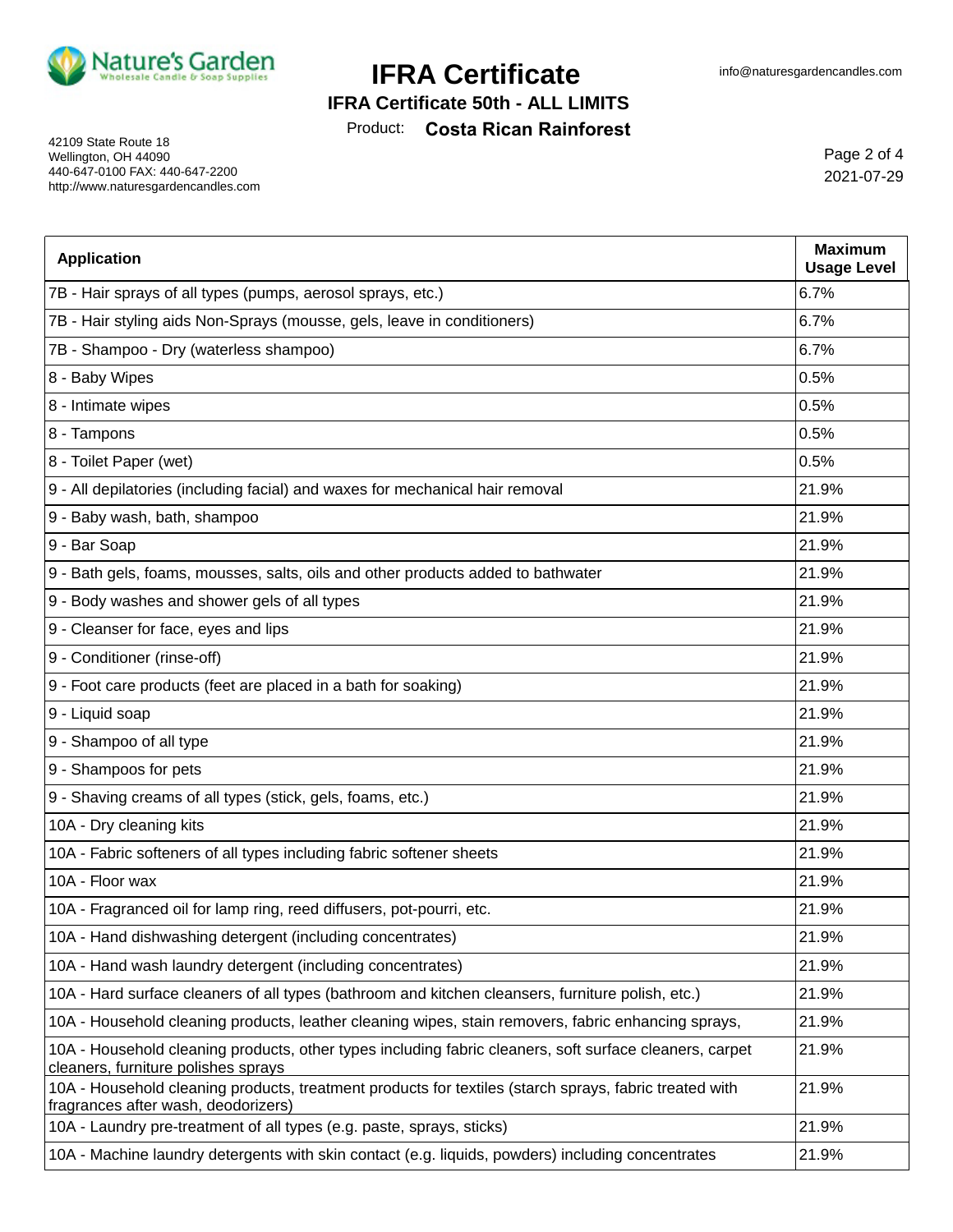

#### **IFRA Certificate 50th - ALL LIMITS**

Product: **Costa Rican Rainforest**

42109 State Route 18 Wellington, OH 44090 440-647-0100 FAX: 440-647-2200 http://www.naturesgardencandles.com

Page 3 of 4 2021-07-29

| <b>Application</b>                                                                                                                  | <b>Maximum</b><br><b>Usage Level</b> |
|-------------------------------------------------------------------------------------------------------------------------------------|--------------------------------------|
| 10A - Odored distilled water (that can be added to steam irons)                                                                     | 21.9%                                |
| 10A - Toilet seat wipes                                                                                                             | 21.9%                                |
| 10B - Aerosol/spray insecticides                                                                                                    | 20.0%                                |
| 10B - Air freshener sprays, including aerosol and pump                                                                              | 20.0%                                |
| 10B - Sprays (of all types) applied to animals                                                                                      | 20.0%                                |
| 11A - Adult incontinence pant, pad                                                                                                  | 0.5%                                 |
| 11A - Diapers (baby & adult)                                                                                                        | 0.5%                                 |
| 11A - Feminine hygiene conventional pads, liners, interlabial pads                                                                  | 0.5%                                 |
| 11A - Toilet paper (dry)                                                                                                            | 0.5%                                 |
| 11B - Facial masks (paper/protective) e.g. surgical masks not used as medical device                                                | 0.5%                                 |
| 11B - facial tissues (dry tissues)                                                                                                  | 0.5%                                 |
| 11B - Fertilizers, Solid (pellet or powder)                                                                                         | 0.5%                                 |
| 11B - Napkins                                                                                                                       | 0.5%                                 |
| 11B - Paper towels                                                                                                                  | 0.5%                                 |
| 11B - Scented socks, gloves                                                                                                         | 0.5%                                 |
| 11B - Tights with moisturizers                                                                                                      | 0.5%                                 |
| 11B - Wheat bags                                                                                                                    | 0.5%                                 |
| 12 - Air delivery systems                                                                                                           | No Restriction                       |
| 12 - Air fresheners and fragrancing of all types (Concentrated Aerosol metered doses, plug-ins, closed<br>systems, solid substrate) | No Restriction                       |
| 12 - Air fresheners and fragrancing of all types (incense, liquid refills (Cartridge), air freshening crystals)                     | No Restriction                       |
| 12 - Air fresheners and fragrancing of all types (membrane delivery, electical, powders, fragrancing sachets) No Restriction        |                                      |
| 12 - Candles of all types (including encased)                                                                                       | No Restriction                       |
| 12 - Cat litter                                                                                                                     | No Restriction                       |
| 12 - Cell phone cases                                                                                                               | No Restriction                       |
| 12 - Deodorizers/maskers not intended for skin contact (e.g. fabric drying machine deodorizers, carpet<br>powders)                  | No Restriction                       |
| 12 - Dishwash detergent and deodorizers - for Machine Wash                                                                          | No Restriction                       |
| 12 - Fuels                                                                                                                          | No Restriction                       |
| 12 - Insecticides (e.g. mosquito coil, paper, electrical, for clothing) excluding aerosols/sprays                                   | No Restriction                       |
| 12 - Joss sticks or incense sticks                                                                                                  | No Restriction                       |
| 12 - Laundry detergents with minimal skin contact (e.g. liquid tabs, pods)                                                          | No Restriction                       |
| 12 - Olfactive Board Games                                                                                                          | No Restriction                       |